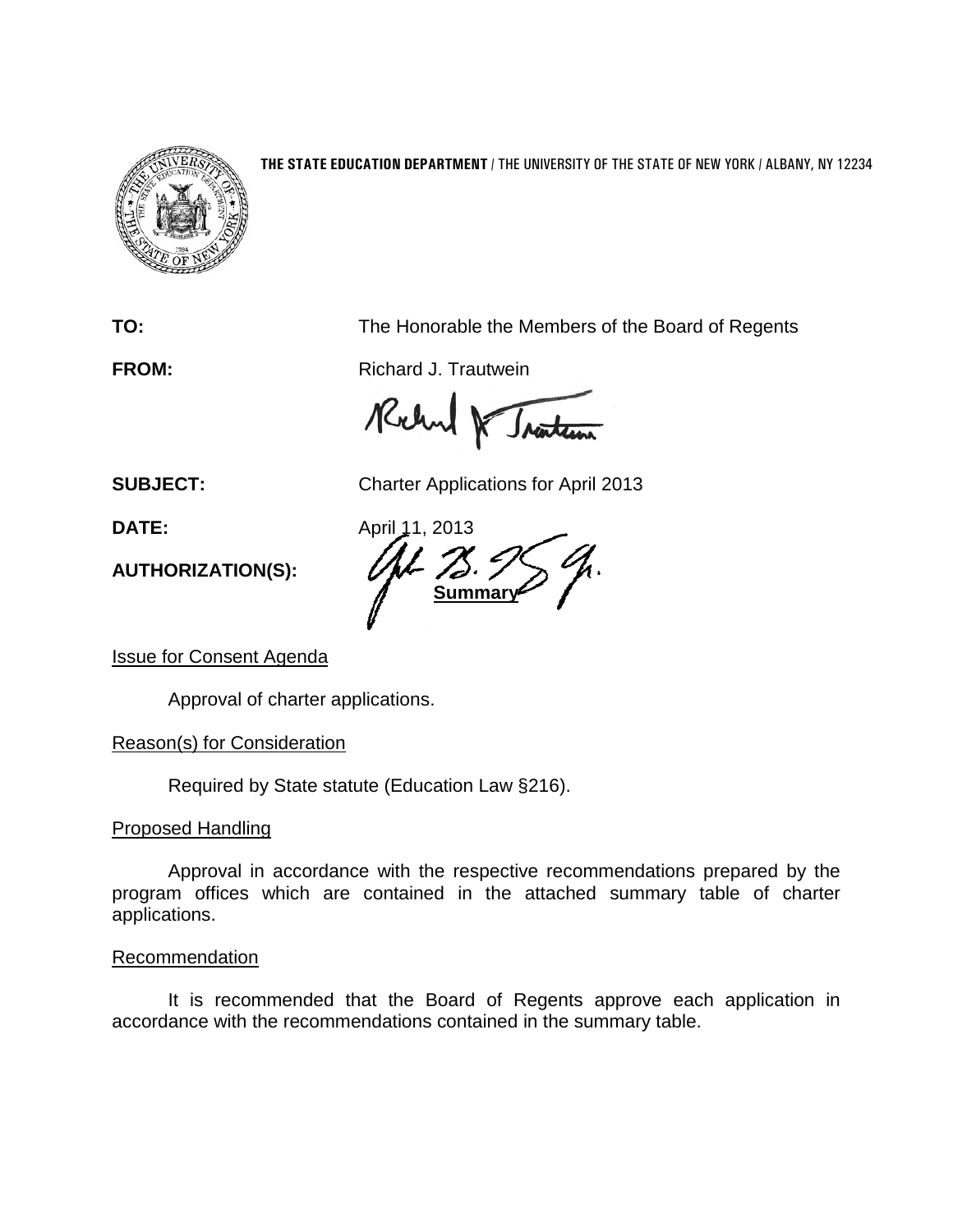## **Summary Table**

| <b>Name of Institution</b>                                 | Program<br>Area | <b>County of</b><br><b>Location</b> | <b>Description of Charter Action(s)</b>                                                                                                                                                                                                                                                                                       |
|------------------------------------------------------------|-----------------|-------------------------------------|-------------------------------------------------------------------------------------------------------------------------------------------------------------------------------------------------------------------------------------------------------------------------------------------------------------------------------|
| Bridgehampton<br><b>Historical Society</b>                 | <b>CE</b>       | <b>Suffolk</b>                      | Consent to filing of certificate of<br>assumed name "The Bridgehampton<br>Museum".                                                                                                                                                                                                                                            |
| The Children's<br>Museum of Oswego                         | <b>CE</b>       | Oswego                              | Grant a provisional charter for five<br>years.                                                                                                                                                                                                                                                                                |
| <b>Doris Duke</b><br>Foundation for<br><b>Islamic Art</b>  | <b>CE</b>       | <b>New York</b>                     | Extend provisional charter for five<br>years.                                                                                                                                                                                                                                                                                 |
| The East Kill Valley<br><b>Historical</b><br>Association   | <b>CE</b>       | Greene                              | Grant a provisional charter for five<br>years.                                                                                                                                                                                                                                                                                |
| <b>Hartland Historical</b><br>Society                      | <b>CE</b>       | Niagara                             | Extend provisional charter for five<br>years.                                                                                                                                                                                                                                                                                 |
| Heritage Hunters of<br>Saratoga County,<br><b>New York</b> | <b>CE</b>       | Saratoga                            | Amend, replace, and restate the<br>provisional charter as a Regents<br>certificate of incorporation.                                                                                                                                                                                                                          |
| Lyons Falls Library                                        | <b>CE</b>       | Lewis                               | Amend charter to:<br>Specify the number of trustees<br>$\bullet$<br>to be not less than 5 nor more<br>than $12$ ;<br>designate the library's service<br>area to be coterminous with the<br>Village of Lyons Falls;<br>designate Commissioner as<br>$\bullet$<br>agent for service; and<br>update IRS dissolution<br>language. |
| Mamakating<br><b>Historical Society</b>                    | <b>CE</b>       | Sullivan                            | Extend provisional charter for five<br>years.                                                                                                                                                                                                                                                                                 |
| <b>South Bristol</b><br><b>Historical Society</b>          | СE              | Ontario                             | Extend provisional charter for five<br>years.                                                                                                                                                                                                                                                                                 |
| <b>Steel Plant Museum</b>                                  | <b>CE</b>       | Erie                                | Amend charter to change corporate<br>name to "Steel Plant Museum of<br>Western New York" and grant an<br>absolute.                                                                                                                                                                                                            |